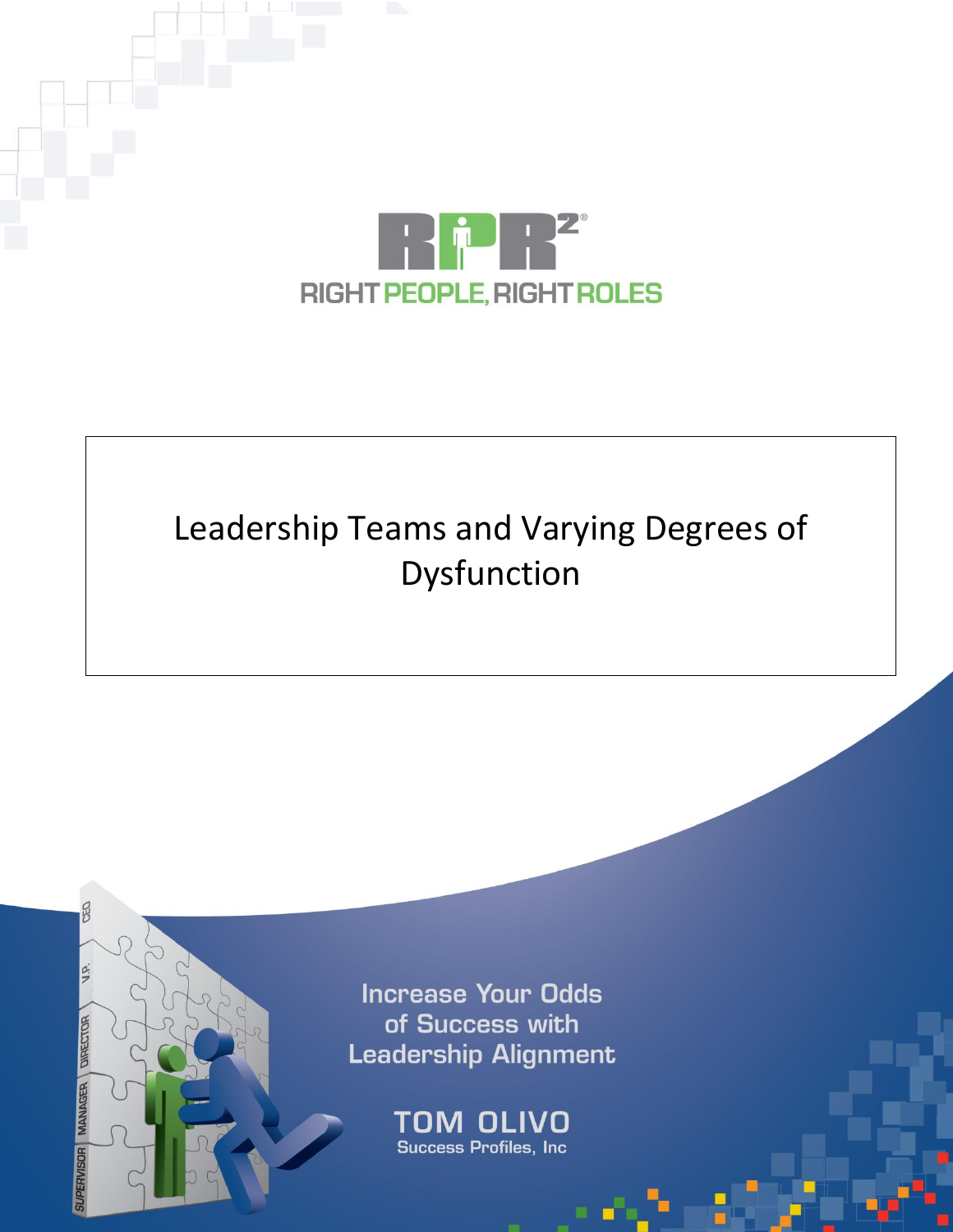# Leadership Teams and Varying Degrees of Dysfunction

*To state it quite simply; all leadership teams have some level of dysfunction however, not all teams are dysfunctional.*

As we enter a new decade, it is an appropriate time to reflect on what we've observed – what we've learned and what we want to improve. Over the course of three decades (since 1980) of working in both sports and business, I have had the opportunity to observe, coach and measure the effectiveness of hundreds of leadership teams. I have never observed a team that was without challenges AND I have consistently observed teams that were challenged to the degree of ineffectiveness (aka dysfunctional).

What is the universal factor that contributes most to or takes away from Leadership effectiveness? **People's inappropriate behavior.**

**dys·func·tion defined:** Abnormal or impaired functioning, especially of a bodily system or social group.

The following description of Dysfunctional Leadership Symptoms and Assessment is adapted from a paper published by Med Yones, representing the International Institute of Management (IIM). "Dysfunctional leadership and Dysfunctional Organizations

"The subject of leadership has been greatly covered by scholars, academicians and consultants, yet building high-performance teams remains elusive to most companies. Leadership is the most important competitive advantage of a company, not technology, finance, operations or anything else. Leadership formulates the company's business strategy and builds its resources, including its people, finances and operations. The leadership team is the most important asset of the company and can be its worst liability.

A failed business is the result of poor performance. Poor performance is the result of an incompetent, ineffective or dysfunctional leadership team. To paraphrase Tolstoy, All successful companies are successful for different reasons, but dysfunctional companies are dysfunctional in the same way. The main reason for poor organizational performance is not the lack of business knowledge, but rather negative, disruptive people and internal politics."

**The following assessment can be used to estimate a leadership teams degree of dysfunction.**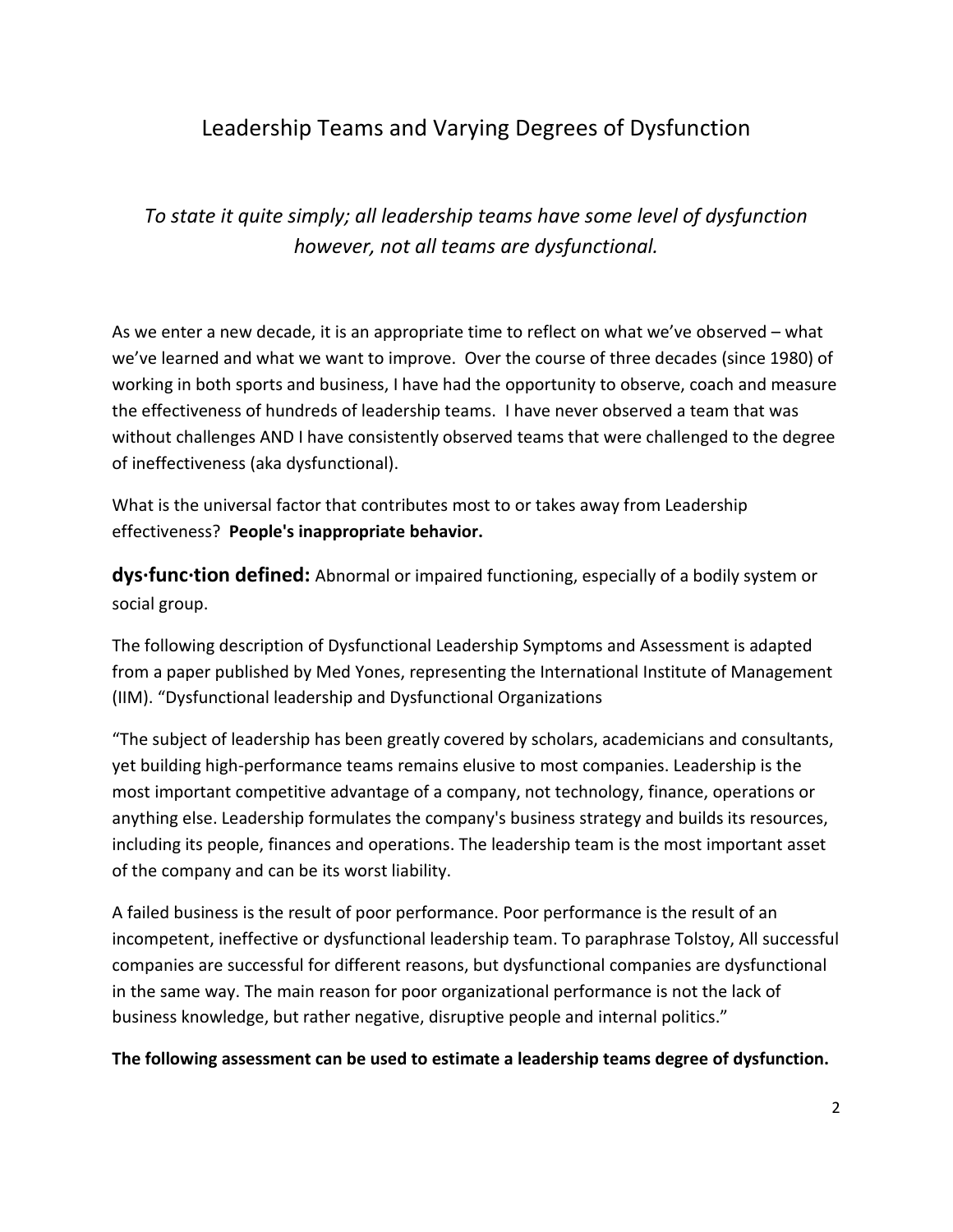**Dysfunctional leadership symptoms assessment**: Please rate the approximate frequency of occurrence with the following:

**(Never = 0, Rarely = 1, Sometimes = 2, Often = 3, Always = 4)**

|              | Never Rarely Sometimes Often Always |                         |              |
|--------------|-------------------------------------|-------------------------|--------------|
| $\mathbf{n}$ | $\overline{\mathbf{z}}$             | $\overline{\mathbf{3}}$ | $\mathbf{a}$ |

**1. Dictatorial Leadership:** Management that does not allow disagreements, constructive dialog or diversity of perspective out of insecurity or arrogance.

**2. No "Multi-rater" (360 Degree Feedback):** There is limited or no leadership performance feedback or culture of coaching. If none exist, score the item a "4" (always lacking).

**3. Personal Agendas:** Recruitments, selections and promotions are based on internal political agenda.

**4. Permission – based Culture:** Decisions need "sign off" or approval from others. There is little delegation to push decision down and create ownership.

**5. An inflexible "Chain of Command":** Decision making outside of the "Chain of command" has consequences. It is acceptable to micro manage others.

**6. Subjective Compensation:** Stock options, bonuses and perks are not fairly linked to performance.

**7. A Mindset of Entitlement:** Leaders expect rewards, perks and compensation based upon tenure rather than objective performance.

**8. Inefficient Use of Resources:** Budgets are allocated between business units or departments based on favoritism and power centers rather than actual business needs.

**9. Empire-building Practices:** Managers believe that the more people they manage and the bigger the budget, the higher the chance that they will be promoted. This results in raging battles around budgets, strategies and operations.

**10. Unequal Workload Distribution:** You'll find some departments are underutilized while other departments are overloaded.

**11. Too Much Management:** There are many management layers in the organization, thus, hindering communication, creating micromanagement and resulting in slower execution.

**12. Fragmented Organization Efforts:** Interdepartmental competition and turf wars between rival managers lead to the emergence of silos, which results in communication gaps.

**13. Ineffective and Inefficient Decision Making:** Plans are heavy on talk but light on action and even simple decisions drag on for extended periods.

Leadership Teams and Dysfunction Page | 3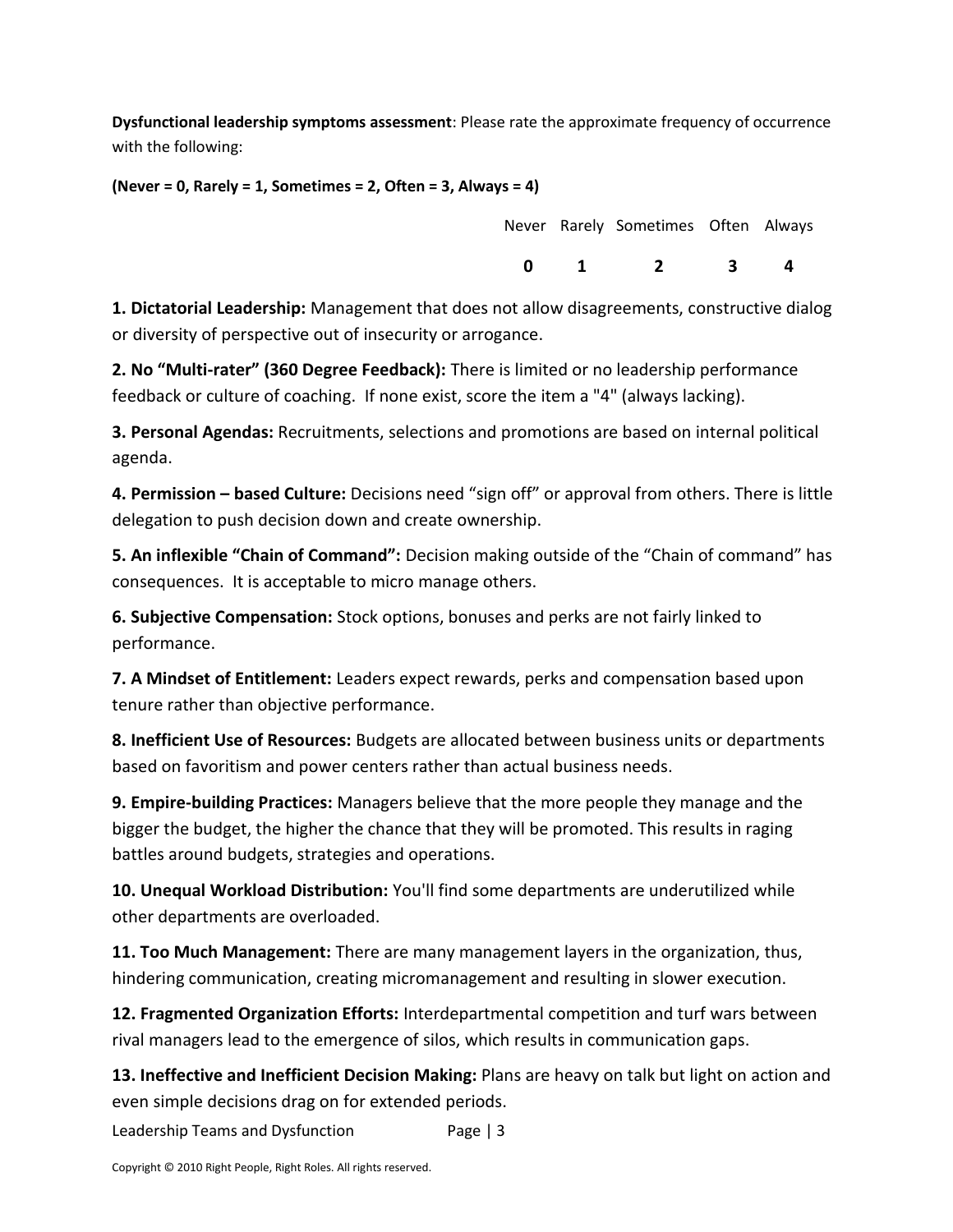**14. Unhealthy Political Climate:** In a political corporate culture, posturing becomes far more important than actions. Politics inhibit common sense decisions.

**15. Ineffective Meetings:** Argumentative and heated cross-functional meetings with discussion and language focusing on point scoring and buck-passing rather than sharing responsibility and collaborating to solve the problem.

**16. Lack of Collaboration:** Every person for himself/herself. Low sense of unity or camaraderie on the team. The key criterion for decision-making is What's in it for me?

**17. Lack of Trust:** There is a culture or element of fear with guarded communication between members of the leadership team.

**18. A Culture of "Blame":** When something doesn't go as planned, someone has to be "blamed" (as opposed to the "team" taking responsibility).

**19. Low Productivity:** Management wastes more time and energy on internal attack and defense strategies instead of executing the work, innovating and overcoming challenges. Critical projects fall behind on deadlines, budgets and performance targets.

**20. Constant Crisis Mode:** Management team spends most of their time on fire fighting instead of proactive planning for next-generation products and services.

**21. Morale Deterioration:** Muted level of commitment and enthusiasm by other teams. Even successful results cannot be shared and celebrated due to animosity and internal negative competition.

**22. Backstabbing:** Backbiting among the executives and managers becomes common and public. There is a culture of blame when things go wrong.

**23. Highly Stressful Workplace:** There is a high rate of absenteeism, leaders "checking out," and a high turnover rate.

**24. Lack of Transparency:** Information is on a need to know basis and not openly shared.

**25. Tolerated Disruptive Behaviors:** Emotional outbursts - disrespect, immature, unprofessional behavior is an accepted practice with little or no real consequences.

#### **Scoring:**

**0 to 25 points** = A "Functional" leadership team that has high odds of effective performance. There is constructive dialog (minor disagreement that allow for diversity of perspective), objective performance expectations, transparency, good teamwork and a healthy culture. A "Great place to work."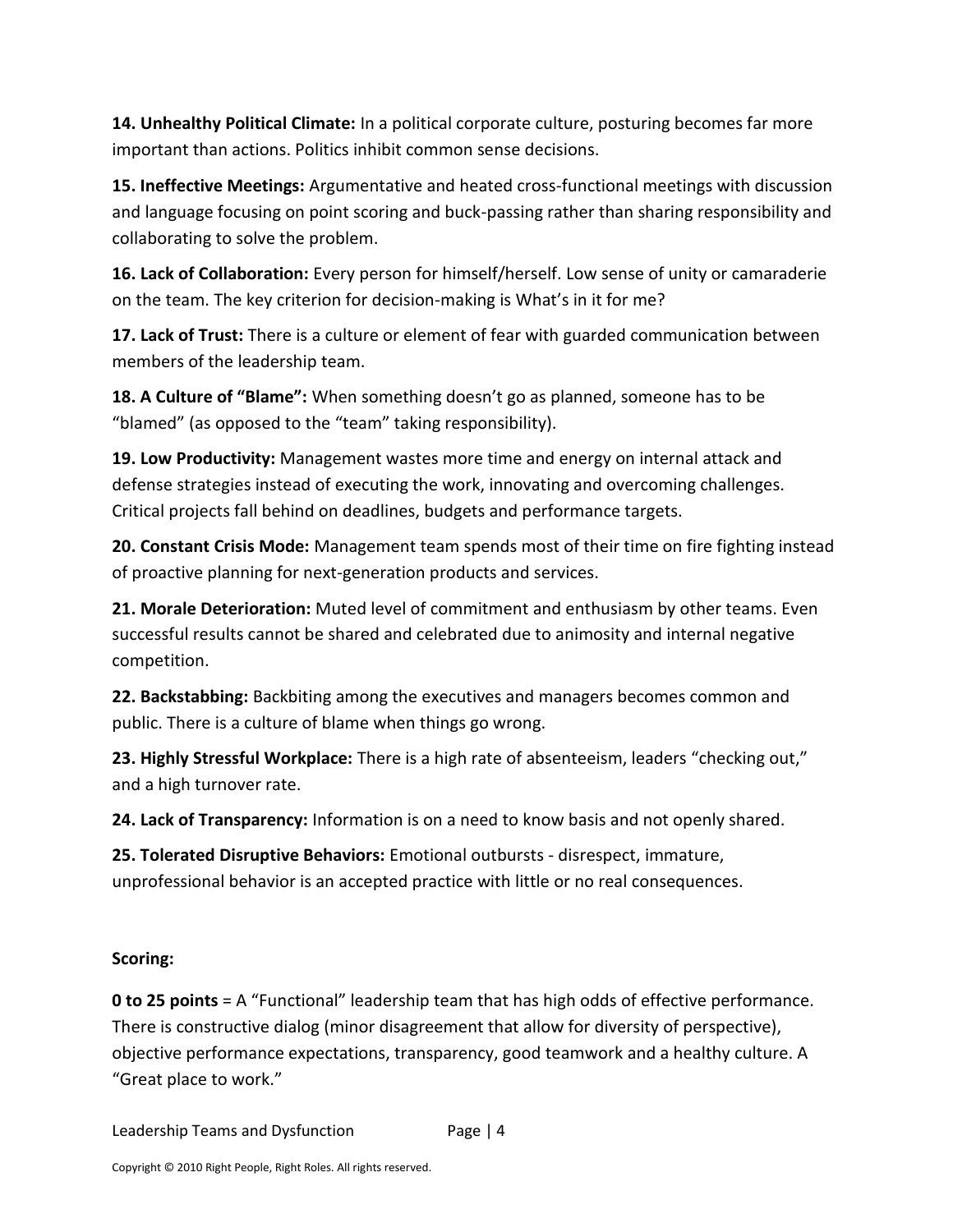**26 to 50 points** = A slightly "Dysfunctional" leadership team that has good to fair odds of effective performance. There are some specific business practices that can be taking away from performance and creating an unhealthy culture. Sometimes a "Frustrating place to work."

**51 to 75 points** = A "Dysfunctional" leadership team that has low odds of effective performance. There are several business practices that can be taking away from performance and creating an unhealthy culture. Always a "frustrating place to work." Leaders will want to leave.

**76 +points** = A Very "Dysfunctional" leadership team that has very low odds of effective performance. There are abundant business practices that are taking away from performance and creating an extremely unhealthy culture. A "Toxic place to work." People who stay are usually "trapped."

I'm not sure if positive synergy is a myth or real (where the whole can actually be greater than the sum of the parts), but there is a compounding feeling of accomplishment when lofty, team goals are achieved through the collective efforts of people.

### **Treatment Challenges and interventions:**

Why is it so difficult to treat dysfunctional teams and organizations?

- Many times the leadership team (or senior individuals), are part of the political game (part of the problem itself).
- There is a lack of consensus on the correct strategy: strong conflicting, self-serving views or conflicts of interest.
- New leaders are not able to assess who is right or wrong because of lack of information or misinformation (creating divided camps).
- Changing the culture requires performance-rewards system reengineering, which may be faced with serious resistance.
- It takes substantial time and effort to heal the wounds, to reestablish broken communications and rebuild trust and collaboration.

## **Best Practices for Curing Bad Politics:**

Realistically, it is not possible to have a politics-free organization. The desire for power is part of human nature, our business, and our world. Seeking power and politics in any company is neither inherently good nor bad. However, successful leaders know how to leverage politics by setting performance-oriented instead of resources-oriented political goals and rewards. Successful leaders set fair rules for the political game, reward collaborative performance and penalize animosity and negative behavior. To cure the organization from bad politics, the board of directors and investors can choose from the following list of recommendations: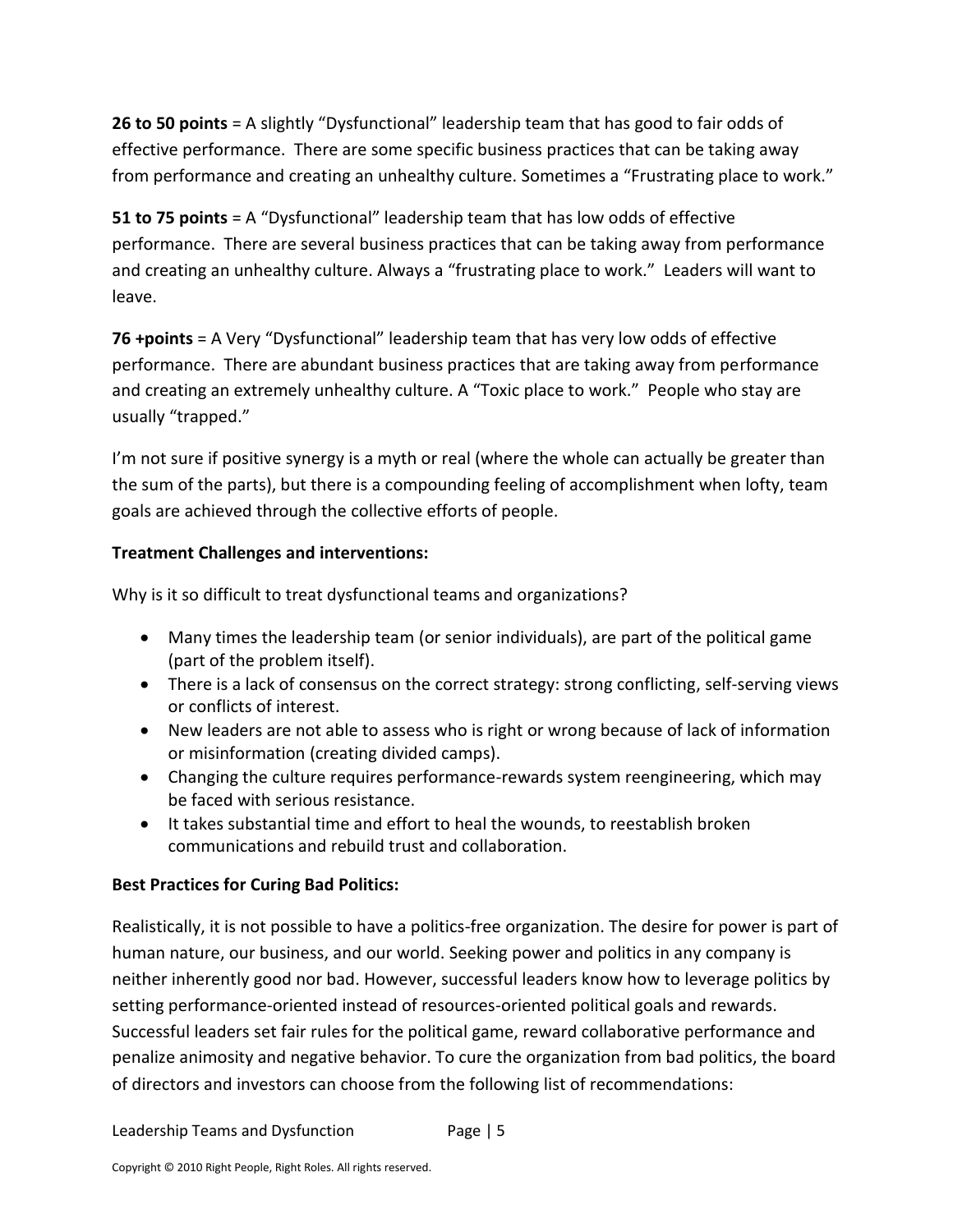- The CEO must recognize the criticality of the political problem and its impact on the business performance. S/he must commit to change and be its leading champion.
- The CEO can use independent and qualified advisors and facilitators to support the change program (outsiders who have no internal agendas or biases).
- The CEO must use adequate scorecards and open employee-feedback surveys to assess the health and performance of the management team, and to identify performance roadblocks. The surveys must be anonymous and conducted by independent consultants on a bi-quarterly basis.
- For valid differences of opinions, consider mediation and arbitration. If that does not work, replace difficult and uncooperative managers.
- If the existing management team does not demonstrate a true change of heart and policy, then a new powerful leadership must be brought in.
- If a new leadership is brought in, s/he must be backed by the full support of the board of directors. The new leaders must be given the power to make decisions, hire, fire and end bad politics.
- The leader must gather the team together and be open, honest and direct about bad political behaviors and should be willing to back threats with actions. It is important to have the legal counsel be present and announce that those who continue in their negative behavior will be out the door.
- To quote Gandhi: "Be the change you want to see." The most powerful leaders are almost always the role models for the change they seek. If the CEO practices bad politics, no amount of training or coaching will change the management team.
- Do not tolerate bad behavior. Realize that both bad and good behaviors are contagious. It is a proven sociological fact that people will imitate the behavior that appears to be socially acceptable, even if it is not their normal behavior. If you allow some people to get away with bad political behaviors, other people will follow.
- Focus on building a culture of collaboration as part of the management strategy. The process of building a healthy organization starts by creating cohesive teams at all levels (top, middle and line managers). Leverage executive-coaching programs and actionlearning teams to solve problems and develop strategies. Learning together helps them to work better together.
- Conduct company-wide team building workshops, educate teams on professional ethics and train them on people skills, communication, negotiation and conflict resolution.
- Communicate, educate and build consensus on strategy, direction and performance targets.
- Once a strategy is agreed upon, design a performance system to motivate and control include both incentives and penalties. The new system must be aligned with objectives and designed to reward collaboration and penalize silos.
- Use collaboration tools (Information and communication technologies) between geographically dispersed business units and teams.